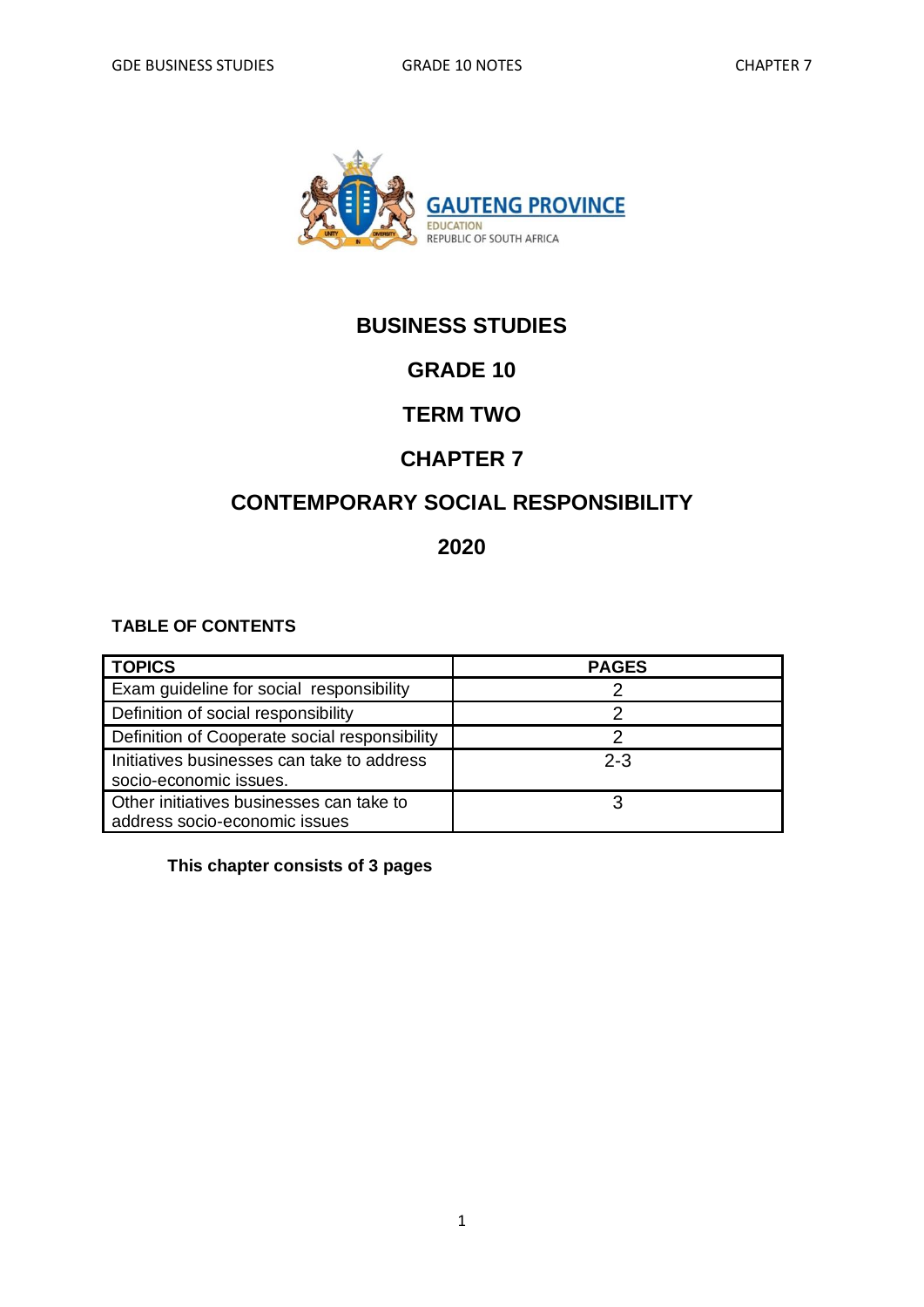### **CONTENT DETAILS FOR TEACHING, LEARNING AND ASSESSMENT PURPOSES**

#### **Learners must be able to:**

- Define the term "social responsibility" and give practical examples.
- Recommend/Suggest initiatives businesses can take to address socio-economic issues.
- Interview local businesses on the initiatives taken to address socio-economic issues.
- Evaluate the extent to which these initiatives have addressed the socio-economic issues.

### **1.1 Definition of social responsibility**

- Social responsibility is when each person is responsible for the effects their behaviour and lifestyle has on the environment and others.
- It means that any person/group/organisation has a responsibility to act in a way that benefit society as a whole.
- Social responsibility also means getting actively involved in projects that can have a positive impact on society in a sustainable way.

## **1.2 Definition of corporate social responsibility/CSR**

- It is the term used when a business takes responsibility for its impact on society and the environment.
- It is an ethical way of doing business in the interest of both the business and the wider community.
- Corporate social responsibility means that a business needs to be careful that all its actions protect the environment and improve the quality of life for the citizens of the country.
- The way businesses manage their resources/processes to impact positively on society.
- The environment consists of:
	- o The air we breathe-this can be polluted by harmful smoke or other gases that are released into air.
	- o Rivers and other natural water resources –which can be pollutes by factories
- Businesses should avoid doing things that harm the environment and people.
- The goal of CSR is to have a positive impact on the environment/consumer/employees/communities/stakeholder.

### **1.2 Initiatives business take to address socio -economic issues**

### **1.2.1 Initiatives businesses can take to address inequality and poverty**

- Provide bursaries for employees' children
- Offer learnerships for employees
- Develop employee's skills
- Invest in a young starting SME that can be a business competitor, buyer or supplier.
- Offer best volunteering programs.
- Support poverty alleviation programmes that are offered by the government.
- Donate money/food parcels to local NGO's.

#### **1.2.2 Initiatives businesses can take to address HIV/Aids**

- Counselling programmes/train counsellors to provide infected and affected persons/employees.
- Develop counselling programmes for infected/affected persons/employees.